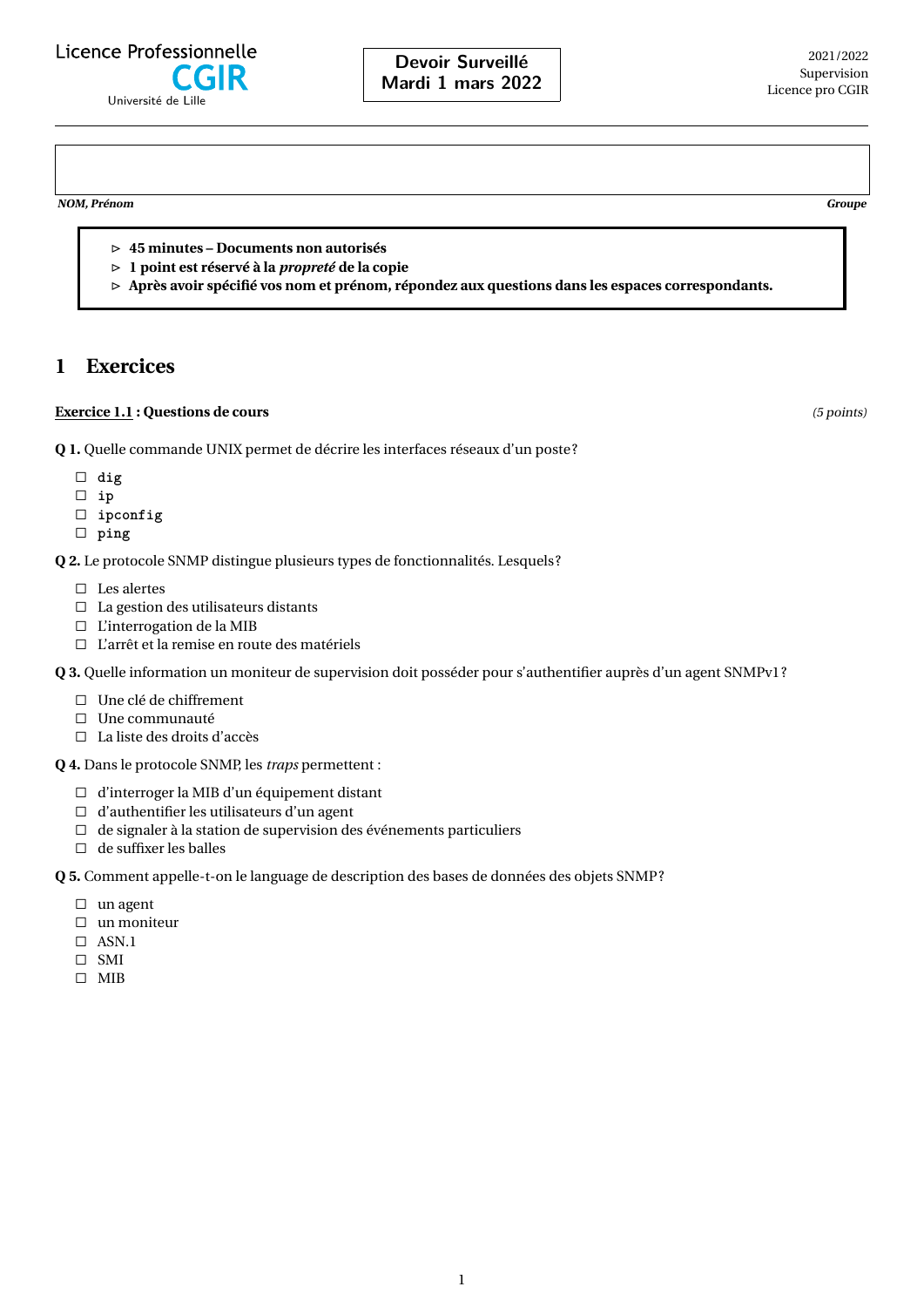#### **Exercice 1.2 : SNMP** (5 points)

| eth0         | Link encap: Ethernet HWaddr 00:24:e8:c2:e9:61<br>inet adr:192.168.0.3 Bcast:192.168.0.255 Masque:255.255.255.0<br>adr inet6: fe80::224:e8ff:fec2:e961/64 Scope:Lien<br>UP BROADCAST RUNNING MULTICAST MTU:1500 Metric:1<br>Packets reçus: 17656 erreurs: 0 : 0 overruns: 0 frame: 0<br>TX packets: 20728 errors: 0 dropped: 0 overruns: 0 carrier: 0<br>collisions: 0 lg file transmission: 1000<br>Octets reçus: 11093411 (11.0 MB) Octets transmis: 3254165 (3.2 MB)<br>Interruption: 22 Mémoire: f6fe0000-f7000000 |  |  |  |
|--------------|-----------------------------------------------------------------------------------------------------------------------------------------------------------------------------------------------------------------------------------------------------------------------------------------------------------------------------------------------------------------------------------------------------------------------------------------------------------------------------------------------------------------------|--|--|--|
| lo           | Link encap: Boucle locale<br>inet adr:127.0.0.1 Masque:255.0.0.0<br>adr inet6: :: 1/128 Scope: Hôte<br>UP LOOPBACK RUNNING MTU:16436 Metric:1<br>Packets reçus: 3820 erreurs: 0 : 0 overruns: 0 frame: 0<br>TX packets: 3820 errors: 0 dropped: 0 overruns: 0 carrier: 0<br>collisions: 0 lg file transmission: 0<br>Octets reçus: 415007 (415.0 KB) Octets transmis: 415007 (415.0 KB)                                                                                                                               |  |  |  |
| - Symbolique |                                                                                                                                                                                                                                                                                                                                                                                                                                                                                                                       |  |  |  |
| - Numérique  |                                                                                                                                                                                                                                                                                                                                                                                                                                                                                                                       |  |  |  |

**Q 2.** En fonction de l'extrait de MIB fournie en annexe [3,](#page-3-0) page [4,](#page-3-0) et du tableau ci-dessous, indiquez l'**objet recherché** et la **valeur trouvée** par la commande :

```
snmpget -v 2c -c public localhost 1.3.6.1.2.1.4.22.1.2.2.192.168.0.254
```

| 1<br>$\overline{2}$<br>3 | ipNetToMediaIfIndex ipNetToMediaPhysAddress ipNetToMediaNetAddress<br>0:24: d4: ca: 56:01<br>0:24: d4:b3:39:f0<br>0:24: d4: a1:12:23 | 172.16.0.1<br>192.168.0.254<br>195.3.8.2 | ipNetToMediaType<br>dynamic<br>dynamic<br>static |
|--------------------------|--------------------------------------------------------------------------------------------------------------------------------------|------------------------------------------|--------------------------------------------------|
| - Objet                  |                                                                                                                                      |                                          |                                                  |
|                          |                                                                                                                                      |                                          |                                                  |
| - Valeur                 |                                                                                                                                      |                                          |                                                  |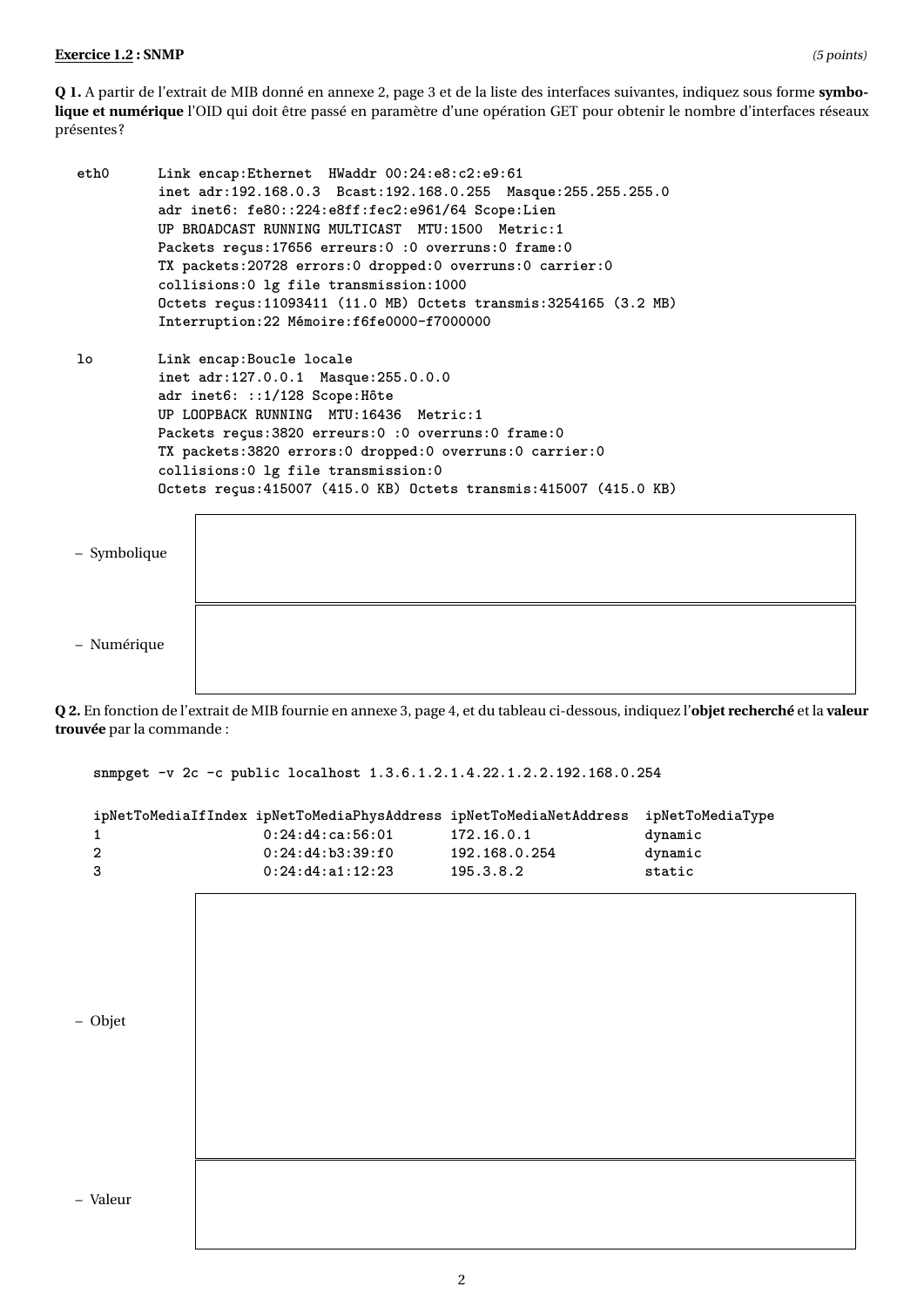### <span id="page-2-0"></span>**2 Extrait du sous-arbre interfaces de la MIB-2**

**Pour mémoire .iso.org.dod.internet.mgmt.mib-2.interfaces = .1.3.6.1.2.1.2.**

```
ifNumber OBJECT-TYPE
   SYNTAX Integer32
   MAX-ACCESS read-only
   STATUS current
   DESCRIPTION "The number of network interfaces"
   ::= { interfaces 1 }
ifTable OBJECT-TYPE
   SYNTAX SEQUENCE OF IfEntry
   ACCESS not-accessible
   STATUS mandatory
   DESCRIPTION "A list of interface entries. The number of entries is [...] ifNumber."
   ::= { interfaces 2 }
ifEntry OBJECT-TYPE
   SYNTAX IfEntry
   ACCESS not-accessible
   STATUS mandatory
   DESCRIPTION "An interface entry containing objects [...] for a particular interface."
   INDEX { ifIndex }
   ::= { ifTable 1 }
IfEntry ::=
   SEQUENCE {
       ifIndex INTEGER,
       ifDescr DisplayString,
       ifType INTEGER,
       ifMtu INTEGER,
       ifSpeed Gauge,
       ifPhysAddress PhysAddress,
       ifAdminStatus INTEGER,
       ifOperStatus INTEGER,
       ifLastChange TimeTicks,
       ifInOctets Counter,
       ifInUcastPkts Counter,
       ifInNUcastPkts Counter,
       ifInDiscards Counter,
       ifInErrors Counter,
       ifInUnknownProtos Counter,
       ifOutOctets Counter,
       ifOutUcastPkts Counter,
       ifOutNUcastPkts Counter,
       ifOutDiscards Counter,
       ifOutErrors Counter,
       ifOutQLen Gauge,
       ifSpecific OBJECT IDENTIFIER
   }
ifIndex OBJECT-TYPE
   SYNTAX INTEGER
   ACCESS read-only
   STATUS mandatory
   DESCRIPTION "A unique value for each interface. [...] between 1 and ifNumber."
   ::= { ifEntry 1 }
ifDescr OBJECT-TYPE
   SYNTAX DisplayString (SIZE (0..255))
   ACCESS read-only
   STATUS mandatory
   DESCRIPTION "information about the interface. [...] "
   ::= { ifEntry 2 }
ifMtu OBJECT-TYPE
   SYNTAX INTEGER
   ACCESS read-only
   STATUS mandatory
   DESCRIPTION "The size of the largest datagram which can be sent/received on the interface"
```